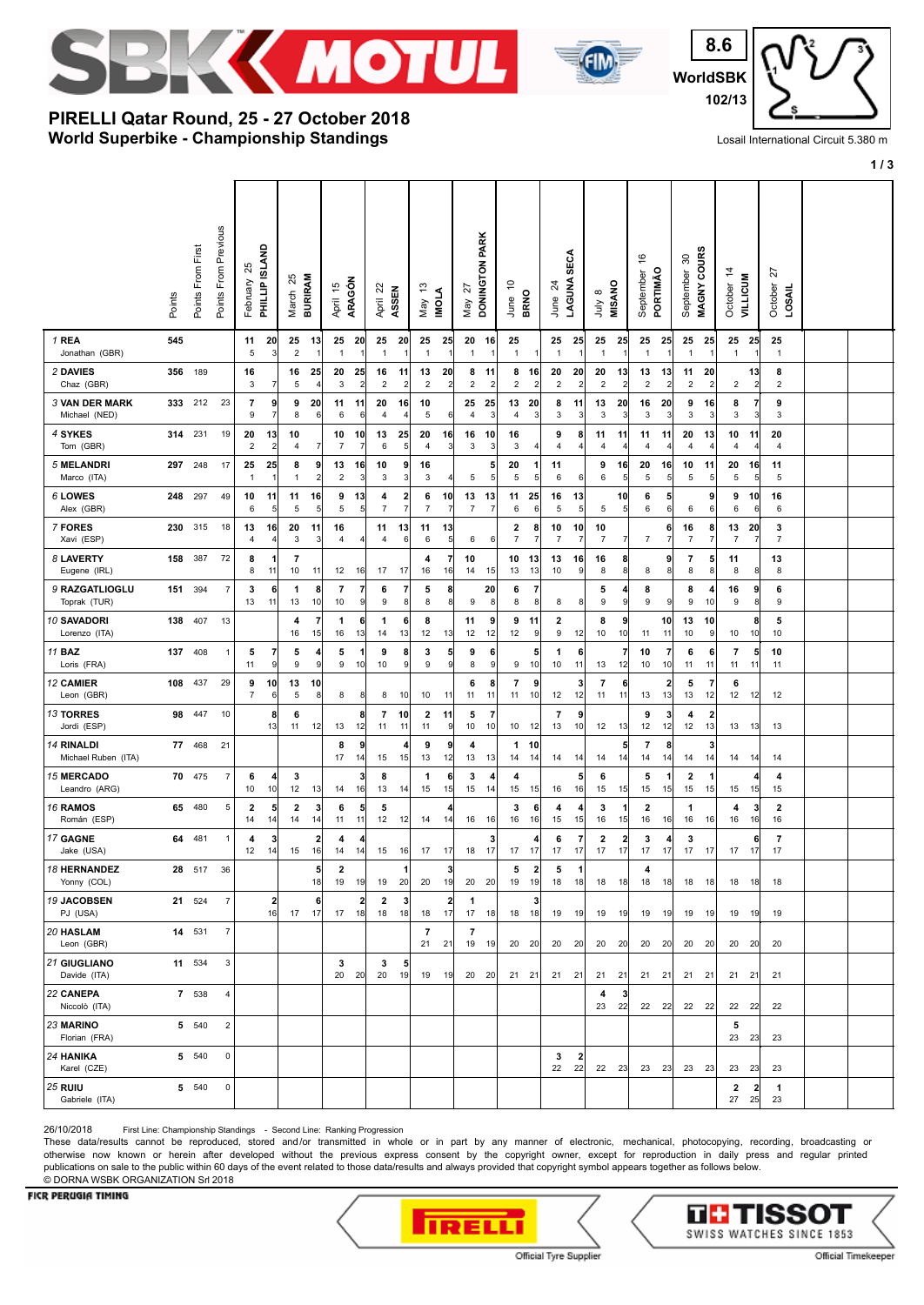



**WorldSBK 8.6 102/13**

## **World Superbike - Championship Standings PIRELLI Qatar Round, 25 - 27 October 2018**

Losail International Circuit 5.380 m

|  | ۰.<br>× |
|--|---------|
|  |         |

|                                  | Points      | Points From First | Points From Previous | AND<br>25<br><b>PHILLIP ISL</b><br>February |    | <b>BURIRAM</b><br>25<br>March | April 15<br>ARAGÓN |    | $\overline{c}$<br>April | ASSEN | చ<br>∢<br><b>IDNI</b><br>Vay | DONINGTON PARK<br>27<br>May |   | ٥,<br><b>BRNO</b><br>June |    | 24<br>June | <b>SECA</b><br>LAGUNA | <b>MISANO</b><br>$\infty$<br>ਤੇ<br>ਤੋ |    | $\frac{6}{5}$<br>PORTIMÃO<br>September |    | MAGNY COURS<br>$\boldsymbol{S}$<br>September |    | $\frac{4}{3}$<br>October | <b>VILLICUM</b> | 27<br>October<br>LOSAIL |  |
|----------------------------------|-------------|-------------------|----------------------|---------------------------------------------|----|-------------------------------|--------------------|----|-------------------------|-------|------------------------------|-----------------------------|---|---------------------------|----|------------|-----------------------|---------------------------------------|----|----------------------------------------|----|----------------------------------------------|----|--------------------------|-----------------|-------------------------|--|
| 26 SCHEIB<br>Maximilian (CHI)    | 3           | 542               | $\overline{2}$       |                                             |    |                               |                    |    |                         |       |                              |                             |   |                           |    |            |                       |                                       |    |                                        |    |                                              |    | 3<br>25                  | 26              | 26                      |  |
| <b>27 RAY</b><br>Bradley (GBR)   |             | 3 542             | $\mathbf 0$          |                                             |    |                               |                    |    |                         |       |                              | $\overline{2}$<br>22<br>22  |   | 22                        | 22 | 22         | 23                    | 24                                    | 24 | 24                                     | 24 | 24                                           | 24 | 25                       | 26              | 26                      |  |
| 28 MOSSEY<br>Luke (GBR)          |             | 2 543             | $\mathbf{1}$         |                                             |    |                               |                    |    |                         |       |                              | 23                          | 2 | 23                        | 23 | 24         | 24                    | 25                                    | 25 | 25                                     | 25 | 25                                           | 25 | 27                       | 28              | 28                      |  |
| 29 JEZEK<br>Ondrej (CZE)         |             | 2 543             | 0                    | 1<br>15                                     | 17 | 18<br>19                      | 21                 | 21 | 21                      | 21    | 22<br>22                     | 22<br>23                    |   | 23                        | 23 | 24         | 24                    | 25                                    | 25 | 25                                     | 25 | 25                                           | 25 | 27                       | 28              | 28                      |  |
| 30 ANDREOZZI<br>Alessandro (ITA) | $\mathbf 1$ | 544               | -1                   |                                             |    |                               |                    |    |                         |       |                              |                             |   |                           |    |            |                       | 27                                    | 27 | 27                                     | 27 | 27                                           | 27 | 30                       | 30 <sup>l</sup> | 30                      |  |

26/10/2018 First Line: Championship Standings - Second Line: Ranking Progression

These data/results cannot be reproduced, stored and/or transmitted in whole or in part by any manner of electronic, mechanical, photocopying, recording, broadcasting or otherwise now known or herein after developed without the previous express consent by the copyright owner, except for reproduction in daily press and regular printed publications on sale to the public within 60 days of the event related to those data/results and always provided that copyright symbol appears together as follows below. © DORNA WSBK ORGANIZATION Srl 2018

FICR PERUGIA TIMING





Official Tyre Supplier

Official Timekeeper